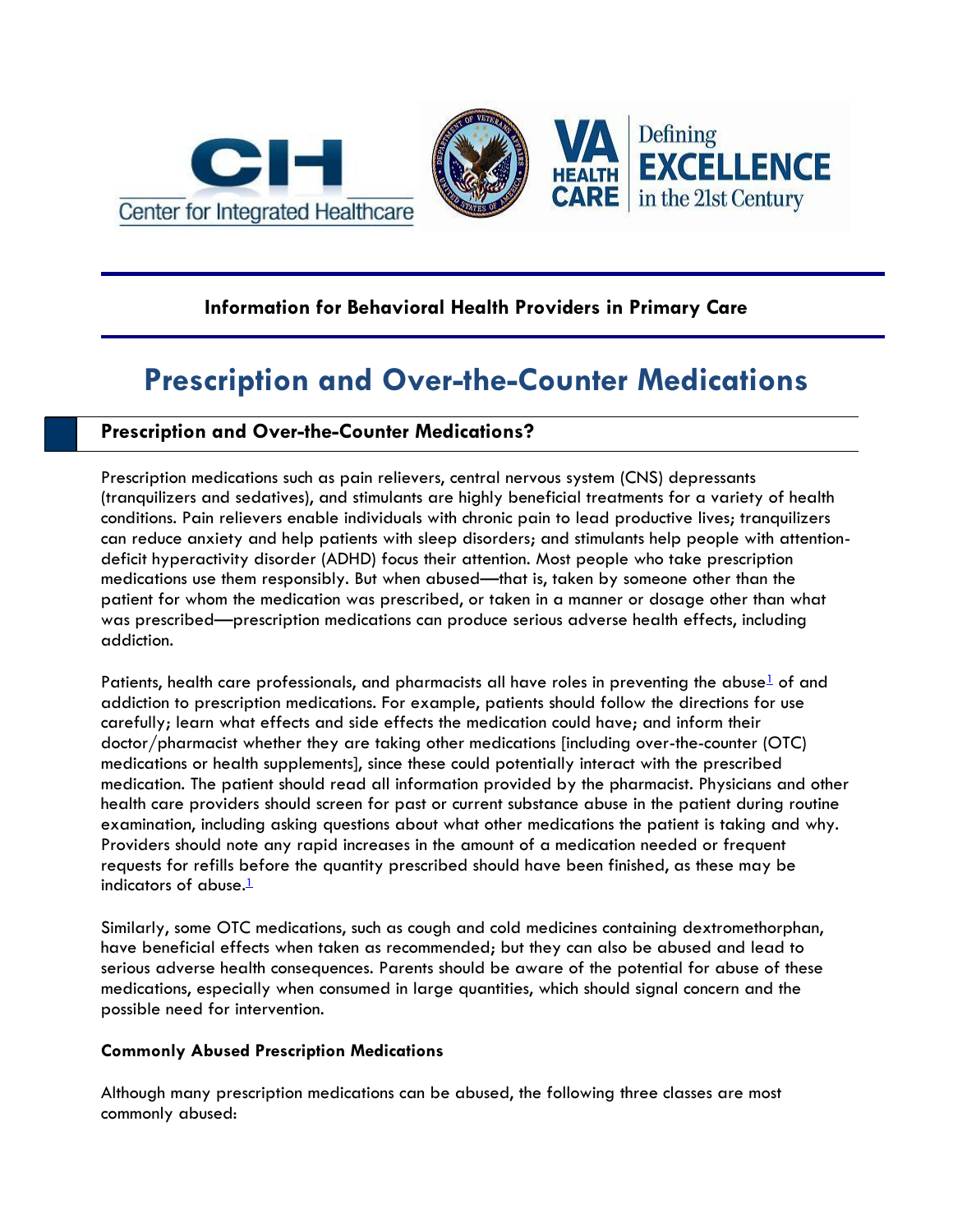- **Opioids**—usually prescribed to treat pain.
- **CNS depressants**—used to treat anxiety and sleep disorders.
- **Stimulants**—prescribed to treat ADHD and narcolepsy.

## **Opioids**

#### **What Are Opioids?**

Opioids are analgesic, or pain-relieving, medications. Studies have shown that properly managed medical use (taken exactly as prescribed) of opioid analgesics is safe, can manage pain effectively, and rarely causes addiction.

Among the compounds that fall within this class are hydrocodone (e.g., Vicodin), oxycodone (e.g., OxyContin—an oral, controlled-release form of the drug), morphine, fentanyl, codeine, and related medications. Morphine and fentanyl are often used to alleviate severe pain, while codeine is used for milder pain. Other examples of opioids prescribed to relieve pain include propoxyphene (Darvon); hydromorphone (Dilaudid); and meperidine (Demerol), which is used less often because of its side effects. In addition to their effective pain-relieving properties, some of these medications can be used to relieve severe diarrhea (for example, Lomotil, also known as diphenoxylate) or severe coughs (codeine).

#### **How Are Opioids Abused?**

Opioids can be taken orally, or the pills may be crushed and the powder snorted or injected. A number of overdose deaths have resulted from the latter routes of administration, particularly with the drug OxyContin, which was designed to be a slow-release formulation. Snorting or injecting opioids results in the rapid release of the drug into the bloodstream, exposing the person to high doses and causing many of the reported overdose reactions.

#### **How Do Opioids Affect the Brain?**

Opioids act by attaching to specific proteins called opioid receptors, which are found in the brain, spinal cord, and gastrointestinal tract. When these compounds attach to certain opioid receptors in the brain and spinal cord, they can effectively change the way a person experiences pain.

In addition, opioid medications can affect regions of the brain that mediate what one perceives as pleasure, resulting in the initial euphoria or sense of well-being that many opioids produce. Repeated abuse of opioids can lead to addiction—a chronic, relapsing disease characterized by compulsive drug seeking and abuse despite its known harmful consequences.

## **What Adverse Effects Can Be Associated With Opioids?**

Opioids can produce drowsiness, cause constipation, and, depending upon the amount taken, depress breathing. Taking a large single dose could cause severe respiratory depression or death.

These medications are only safe to use with other substances under a physician's supervision. Typically, they should not be used with alcohol, antihistamines, barbiturates, or benzodiazepines. Because these other substances slow breathing, their effects in combination with opioids could lead to life-threatening respiratory depression.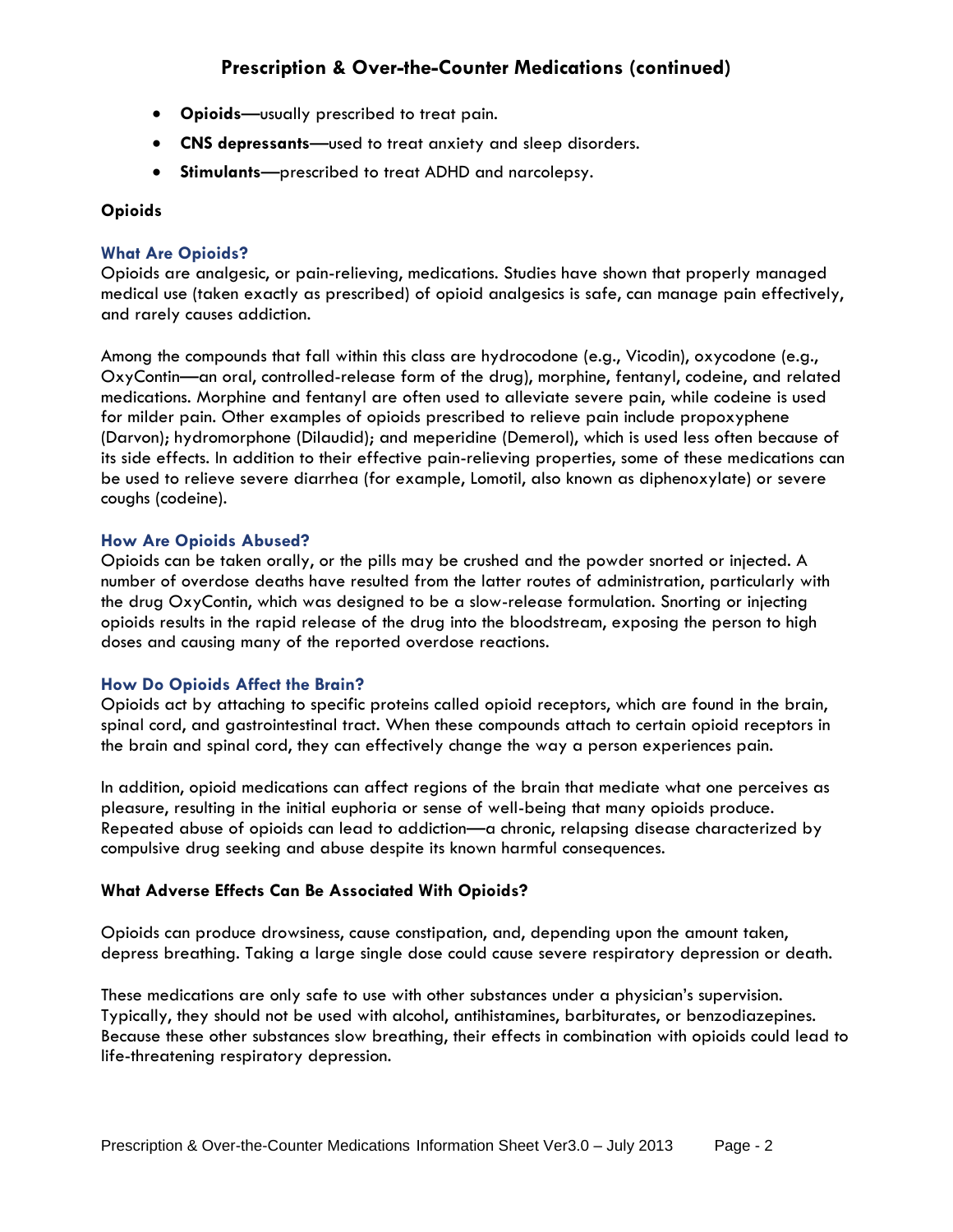## **What Happens When You Stop Taking Opioids?**

Patients who are prescribed opioids for a period of time may develop a physical dependence on them, which is not the same as addiction. Repeated exposure to opioids causes the body to adapt, sometimes resulting in tolerance (that is, more of the drug is needed to achieve the desired effect compared with when it was first prescribed) and in withdrawal symptoms upon abrupt cessation of drug use. Thus, individuals taking prescribed opioid medications should not only be given these medications under appropriate medical supervision, but they should also be medically supervised when stopping use in order to reduce or avoid withdrawal symptoms. Symptoms of withdrawal can include restlessness, muscle and bone pain, insomnia, diarrhea, vomiting, cold flashes with goose bumps ("cold turkey"), and involuntary leg movements.

## **Are There Treatments for Opioid Addiction?**

Individuals who abuse or are addicted to prescription opioid medications can be treated. Initially, they may need to undergo medically supervised detoxification to help reduce withdrawal symptoms; however, that is just the first step. Options for effectively treating addiction to prescription opioids are drawn from research on treating heroin addiction. Behavioral treatments, usually combined with medications, have also been proven effective. Currently used medications are—

- *Methadone*, a synthetic opioid that eliminates withdrawal symptoms and relieves craving, has been used successfully for more than 30 years to treat people addicted to heroin as well as opiates.
- *Buprenorphine*, another synthetic opioid, is a more recently approved medication for treating addiction to heroin and other opiates. It can be prescribed in a physician's office.
- *Naltrexone* is a long-acting opioid receptor blocker that can be employed to help prevent relapse. It is not widely used, however, because of poor compliance, except by highly motivated individuals (e.g., physicians at risk of losing their medical license). It should be noted that this medication can only be used for someone who has already been detoxified, since it can produce severe withdrawal symptoms in a person continuing to abuse opioids.
- *Naloxone* is a short-acting opioid receptor blocker that counteracts the effects of opioids and can be used to treat overdoses.

## **CNS Depressants**

#### **What Are CNS Depressants?**

CNS depressants (e.g., tranquilizers, sedatives) are medications that slow normal brain function. In higher doses, some CNS depressants can be used as general anesthetics or preanesthetics.

CNS depressants can be divided into three groups, based on their chemistry and pharmacology:

- *Barbiturates*, such as mephobarbital (Mebaral) and sodium pentobarbital (Nembutal), are used as preanesthetics, promoting sleep.
- *Benzodiazepines*, such as diazepam (Valium), alprazolam (Xanax), and estazolam (ProSom), can be prescribed to treat anxiety, acute stress reactions, panic attacks, convulsions, and sleep disorders. For the latter, benzodiazepines are usually prescribed

Prescription & Over-the-Counter Medications Information Sheet Ver3.0 – July 2013 Page - 3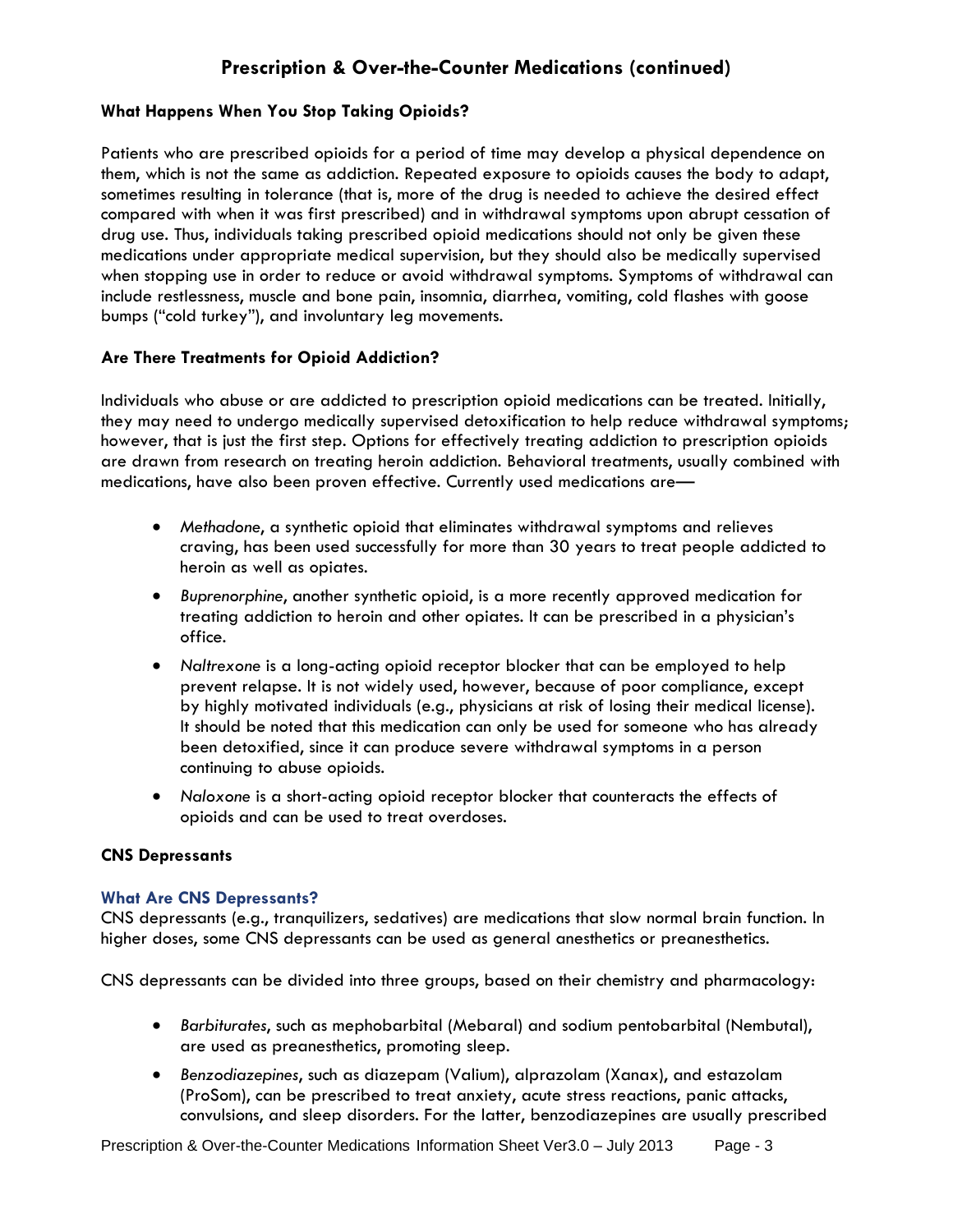only for short-term relief of sleep problems because of the development of tolerance and risk of addiction.

 *Newer sleep medications*, such as zolpidem (Ambien), zaleplon (Sonata), and eszopiclone (Lunesta), are now more commonly prescribed to treat sleep disorders. These medications are nonbenzodiazepines that act at a subset of the benzodiazepine receptors and appear to have a lower risk for abuse and addiction.

#### **How Are CNS Depressants Abused?**

CNS depressants are usually taken orally, sometimes in combination with other drugs or to counteract the effects of other licit or illicit drugs (e.g., stimulants).

#### **How Do CNS Depressants Affect the Brain?**

Most of the CNS depressants have similar actions in the brain: they enhance the actions of the neurotransmitter gamma-aminobutyric acid (GABA)—neurotransmitters are brain chemicals that facilitate communication between brain cells. GABA works by decreasing brain activity. Although different classes of CNS depressants work in unique ways, it is ultimately their common ability to increase GABA activity that produces a drowsy or calming effect.

#### **What Adverse Effects Can Be Associated With CNS Depressants?**

Despite their beneficial effects for people suffering from anxiety or sleep disorders, barbiturates and benzodiazepines can be addictive and should be used only as prescribed.

CNS depressants should not be combined with any medication or substance that causes drowsiness, including prescription pain medicines, certain OTC cold and allergy medications, and alcohol. If combined, they can slow both heart rate and respiration, which can be fatal.

#### **What Happens When You Stop Taking CNS Depressants?**

Discontinuing prolonged use or abuse of high doses of CNS depressants can lead to serious withdrawal symptoms. Because the drug works by slowing the brain's activity, when one stops taking a CNS depressant, this activity can rebound to the point that seizures can occur. Someone who is either thinking about ending use of a CNS depressant, or who has stopped and is suffering withdrawal should seek medical treatment.

#### **Are There Treatments for Addiction to CNS Depressants?**

In addition to medical supervision during withdrawal, counseling in an inpatient or outpatient setting can help people who are overcoming addiction to CNS depressants. For example, cognitivebehavioral therapy has been used successfully to help individuals in treatment for abuse of benzodiazepines. This type of therapy focuses on modifying a patient's thinking, expectations, and behaviors while simultaneously increasing his or her skills for coping with various life stressors.

#### **Stimulants**

#### **What Are Stimulants?**

Stimulants (amphetamines [Adderall, Dexedrine] and methylphenidate [Concerta, Ritalin]) increase alertness, attention, and energy. They also increase blood pressure and heart rate, constrict blood vessels, increase blood glucose, and open up the pathways of the respiratory system. Historically, stimulants were prescribed to treat asthma and other respiratory problems, obesity, neurological disorders, and a variety of other ailments. As their potential for abuse and addiction became apparent, the prescribing of stimulants by physicians began to wane. Now, stimulants are prescribed

Prescription & Over-the-Counter Medications Information Sheet Ver3.0 – July 2013 Page - 4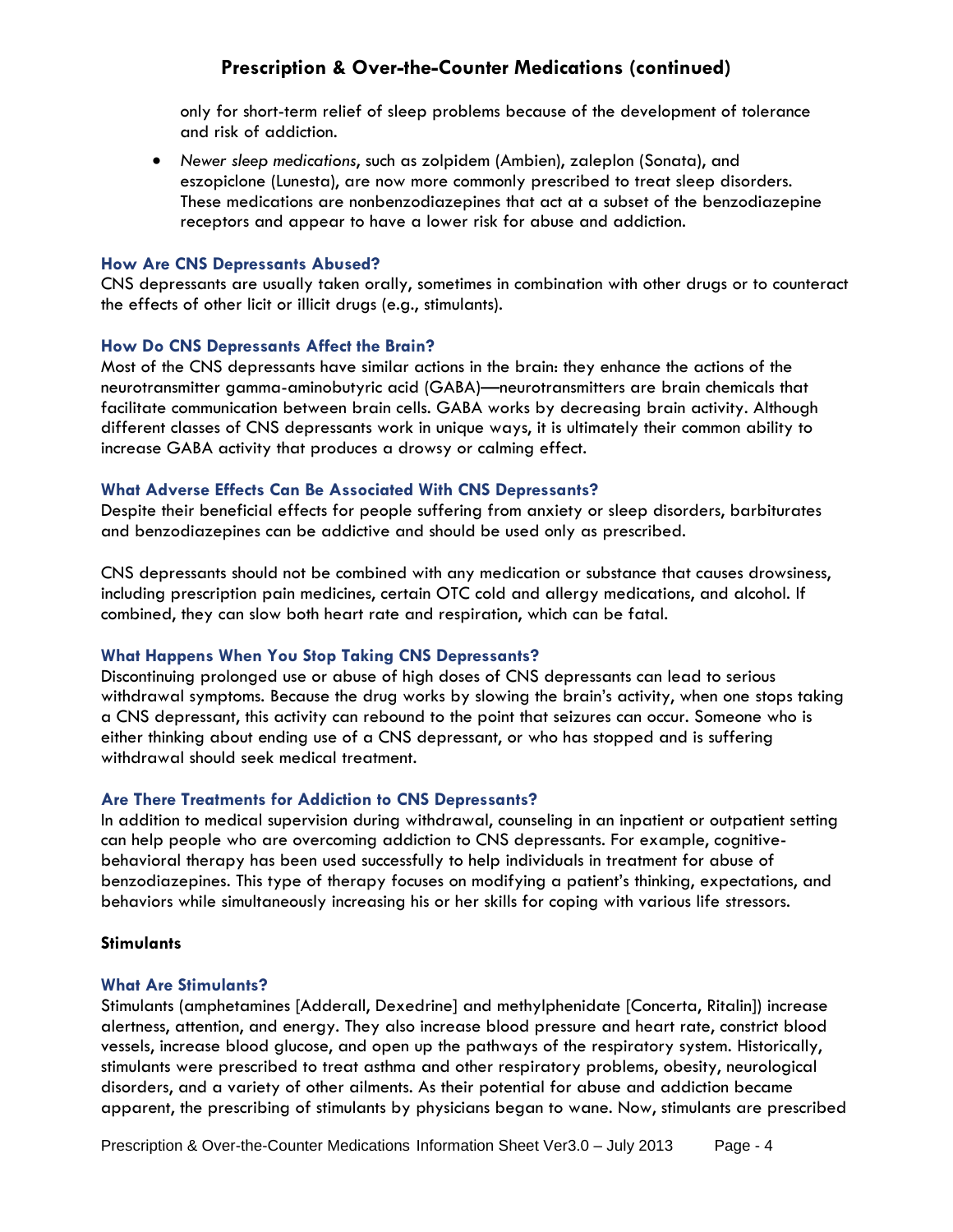for treating only a few health conditions, most notably ADHD, narcolepsy, and, in some instances, depression that has not responded to other treatments.

#### **How Are Stimulants Abused?**

Stimulants may be taken orally, but some abusers crush the tablets, dissolve them in water, and then inject the mixture; complications can arise from this because insoluble fillers in the tablets can block small blood vessels. Stimulants have been abused for both "performance enhancement" and recreational purposes (i.e., to get high).

#### **How Do Prescription Stimulants Affect the Brain?**

Stimulants have chemical structures that are similar to key brain neurotransmitters called monoamines, including dopamine and norepinephrine. Their therapeutic effect is achieved by slow and steady increases of dopamine that are similar to the natural production of this chemical by the brain. The doses prescribed by physicians start low and increase gradually until a therapeutic effect is reached. However, when taken in doses and routes other than those prescribed, stimulants can increase the brain's dopamine levels in a rapid and highly amplified manner—as do most other drugs of abuse—disrupting normal communication between brain cells, producing euphoria, and increasing the risk of addiction.

#### **What Adverse Effects Are Associated With Stimulant Abuse?**

Taking high doses of a stimulant can result in an irregular heartbeat, dangerously high body temperatures, and/or the potential for cardiovascular failure or seizures. Taking some stimulants in high doses or repeatedly can lead to hostility or feelings of paranoia in some individuals.

Stimulants should not be mixed with antidepressants, which may enhance the effects of a stimulant; or with OTC cold medicines containing decongestants, which may cause blood pressure to become dangerously high or may lead to irregular heart rhythms.

#### **Are There Treatments for Stimulant Addiction?**

Treatment of addiction to prescription stimulants is based on behavioral therapies proven effective for treating cocaine or methamphetamine addiction. At this time, there are no proven medications for the treatment of stimulant addiction.

Depending on the patient's situation, the first step in treating prescription stimulant addiction may be to decrease the drug's dose slowly and attempt to treat withdrawal symptoms (mood changes, sleep and appetite disturbances). This process of detoxification could then be followed with one of many behavioral therapies: contingency management, for example, improves treatment outcomes by enabling patients to earn vouchers for drug-free urine tests; the vouchers can be exchanged for items that promote healthy living. Cognitive-behavioral therapies—which teach patients skills to recognize risky situations, avoid drug use, and cope more effectively with problems—are proving beneficial. Recovery support groups may also be effective in conjunction with a behavioral therapy.

#### **Dextromethorphan (DXM)**

#### **What Is DXM?**

DXM is the active ingredient found in OTC cough and cold medications. When taken in recommended doses, these medications are safe and effective.

#### **How Is DXM Abused?**

Prescription & Over-the-Counter Medications Information Sheet Ver3.0 – July 2013 Page - 5 DXM is taken orally. In order to experience the mind-altering effects of DXM, excessive amounts of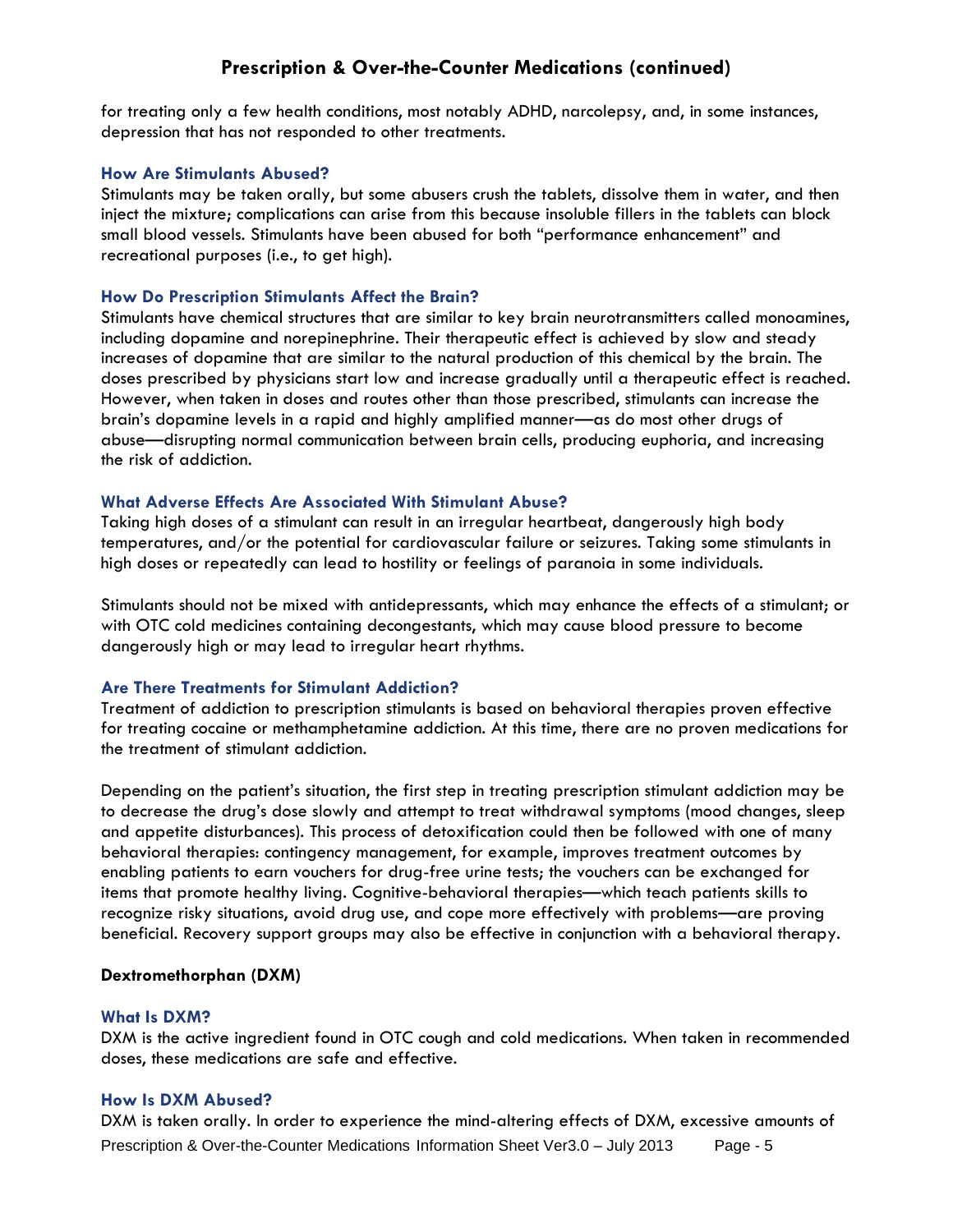liquid or gelcaps must be consumed. The availability and accessibility of these products make them a serious concern, particularly for youth, who tend to be their primary abusers.

## **What Are the Consequences Associated With the Abuse of DXM?**

In very large quantities, DXM can cause effects similar to those of ketamine and PCP because these drugs affect similar sites in the brain. These effects can include impaired motor function, numbness, nausea/vomiting, and increased heart rate and blood pressure. On rare occasions, hypoxic brain damage—caused by severe respiratory depression and a lack of oxygen to the brain—has occurred due to the combination of DXM with decongestants often found in the medication.

### **What Are the Trends in the Abuse of Prescription Drugs and OTC Medications?**

#### **Monitoring the Future (MTF) Survey**[2](http://www.drugabuse.gov/infofacts/PainMed.html#Anchor-11481)

Each year, the Monitoring the Future (MTF) survey assesses the extent of drug use among 8th-, 10th-, and 12th-graders nationwide. Nonmedical use of any prescription drug is reported only for 12thgraders, and in 2008, 15.4 percent reported past-year use. Prescription and OTC medications were the most commonly abused drugs by high school students after marijuana. In addition, they represent 6 of the top 10 illicit drugs reported by 12th-graders.

**Prescription Painkillers.** In 2002, MTF added questions to the survey about past-year nonmedical use of Vicodin and OxyContin. For Vicodin, past-year nonmedical use has remained stable at high levels for each grade since its inclusion in the survey.

| Rate of Past-Year Use in 2008 |                  |            |            |
|-------------------------------|------------------|------------|------------|
| <b>Drug Name</b>              | <b>8th-Grade</b> | 10th-Grade | 12th-Grade |
| Vicodin                       | $2.9\%$          | $6.7\%$    | $9.7\%$    |
| OxyContin                     | $2.1\%$          | $3.6\%$    | $4.7\%$    |

**Rate of Past-Year Use in 2008**

**CNS Depressants.** Nonmedical use of tranquilizers (benzodiazepines and others) by 10th-grade students decreased between 2001 and 2008 for all prevalence periods (lifetime,<sup>[3](http://www.drugabuse.gov/infofacts/PainMed.html#Anchor-11481)</sup> past-year, and past-month use). Use of sedatives (barbiturates), for which data are collected only from 12thgraders, has remained steady.

| <b>Rate of Past-Year Use in 2008</b> |           |            |            |
|--------------------------------------|-----------|------------|------------|
| <b>Drug Name</b>                     | 8th-Grade | 10th-Grade | 12th-Grade |
| Tranquilizers                        | $2.4\%$   | $4.6\%$    | $6.2\%$    |
| <b>Sedatives</b>                     | --        | --         | $5.8\%$    |

**Stimulants**. Nonmedical use of stimulants is broken up by the type of stimulant used: amphetamines, methamphetamine, or Ritalin. For all three stimulants surveyed, rates have decreased significantly among 8th-, 10th-, and 12th-graders in 2001–2008.

| <b>Rate of Past-Year Use in 2008</b> |           |            |            |
|--------------------------------------|-----------|------------|------------|
| <b>Drug Name</b>                     | 8th-Grade | 10th-Grade | 12th-Grade |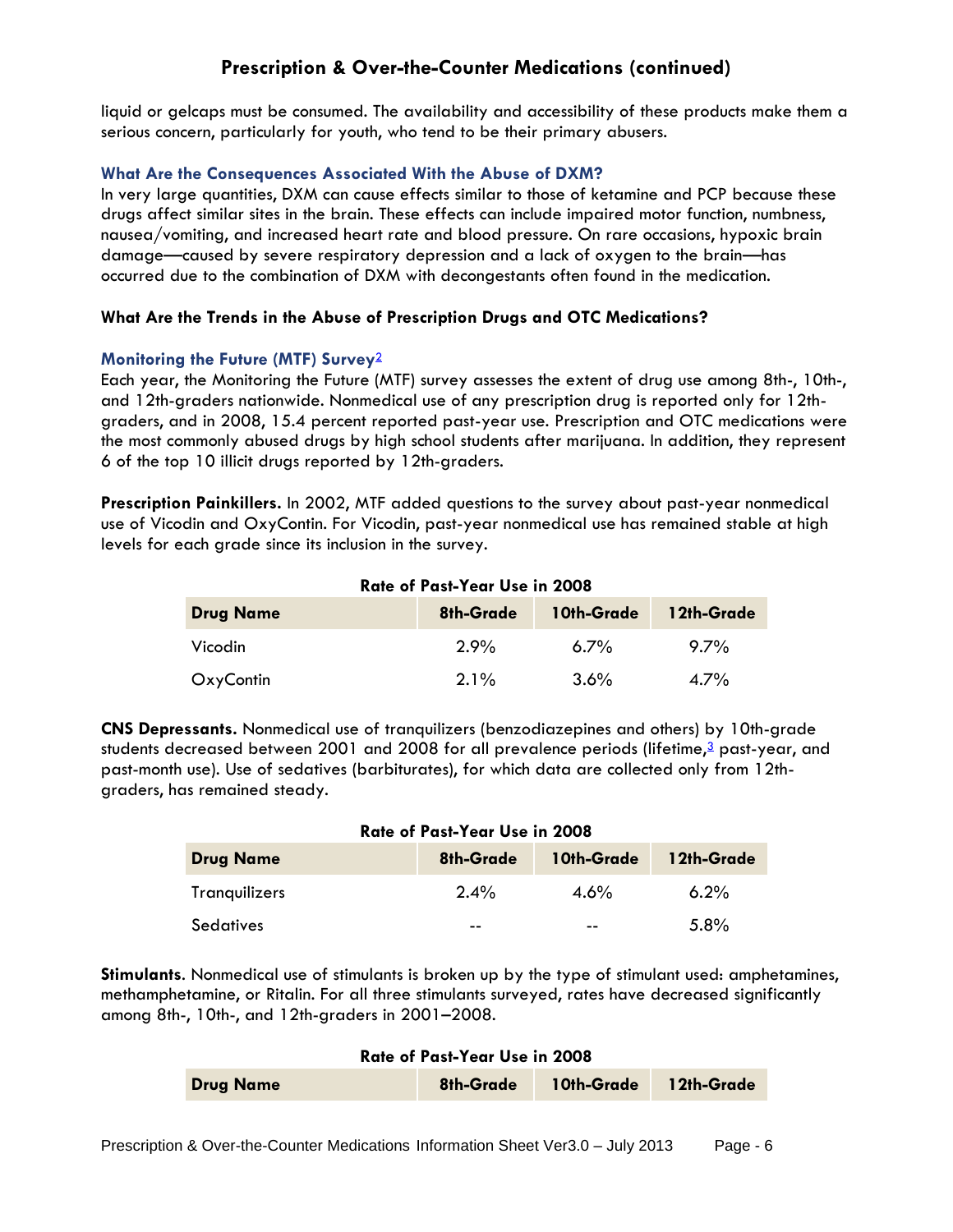| Amphetamines    | $4.5\%$ | $6.4\%$ | $6.8\%$ |
|-----------------|---------|---------|---------|
| Methamphetamine | $1.2\%$ | $1.5\%$ | $1.2\%$ |
| Ritalin         | $1.6\%$ | $2.9\%$ | $3.4\%$ |

**Cough Medicine**. In 2006, a question about the use of cough and cold medicines to get high was asked for the first time.

| <b>Rate of Past-Year Use in 2008</b> |           |            |            |
|--------------------------------------|-----------|------------|------------|
| <b>Drug Name</b>                     | 8th-Grade | 10th-Grade | 12th-Grade |
| Cough Medicine                       | $3.6\%$   | $5.3\%$    | $5.5\%$    |

## **National Survey on Drug Use and Health (NSDUH)**[4](http://www.drugabuse.gov/infofacts/PainMed.html#Anchor-11481)

According to the 2007 NSDUH, an estimated 6.9 million persons, or 2.8 percent of the population, aged 12 or older had used prescription psychotherapeutic medications nonmedically in the month prior to being surveyed. This includes 5.2 million using pain relievers (an increase from 4.7 million in 2005), 1.8 million using tranquilizers, 1.1 million using stimulants, and 350,000 using sedatives.

Past-month nonmedical use of prescription-type drugs among young adults aged 18 to 25 increased from 5.5 percent in 2002 to 6 percent in 2007. This was primarily due to an increase in pain reliever use, which was 4.1 percent in 2002 and 4.6 percent in 2007. However, nonmedical use of tranquilizers remained the same over the 6-year period.

Among persons aged 12 or older who used pain relievers nonmedically in the past 12 months, 56.5 percent reported that they got the drug most recently used from someone they knew and that they did not pay for it. Another 18.1 percent reported that they obtained the drug from one doctor. Only 4.1 percent purchased the pain reliever from a drug dealer or other stranger, and just 0.5 percent reported buying the drug on the Internet. Among those who reported getting the pain reliever from

> The above information was adapted from *NIDA InfoFacts: Cocaine*, available at: <http://www.drugabuse.gov/infofacts/PainMed.html>

a frien d or rela tive for

free, 81 percent reported in a follow-up question that the friend or relative had obtained the drug from one doctor only.